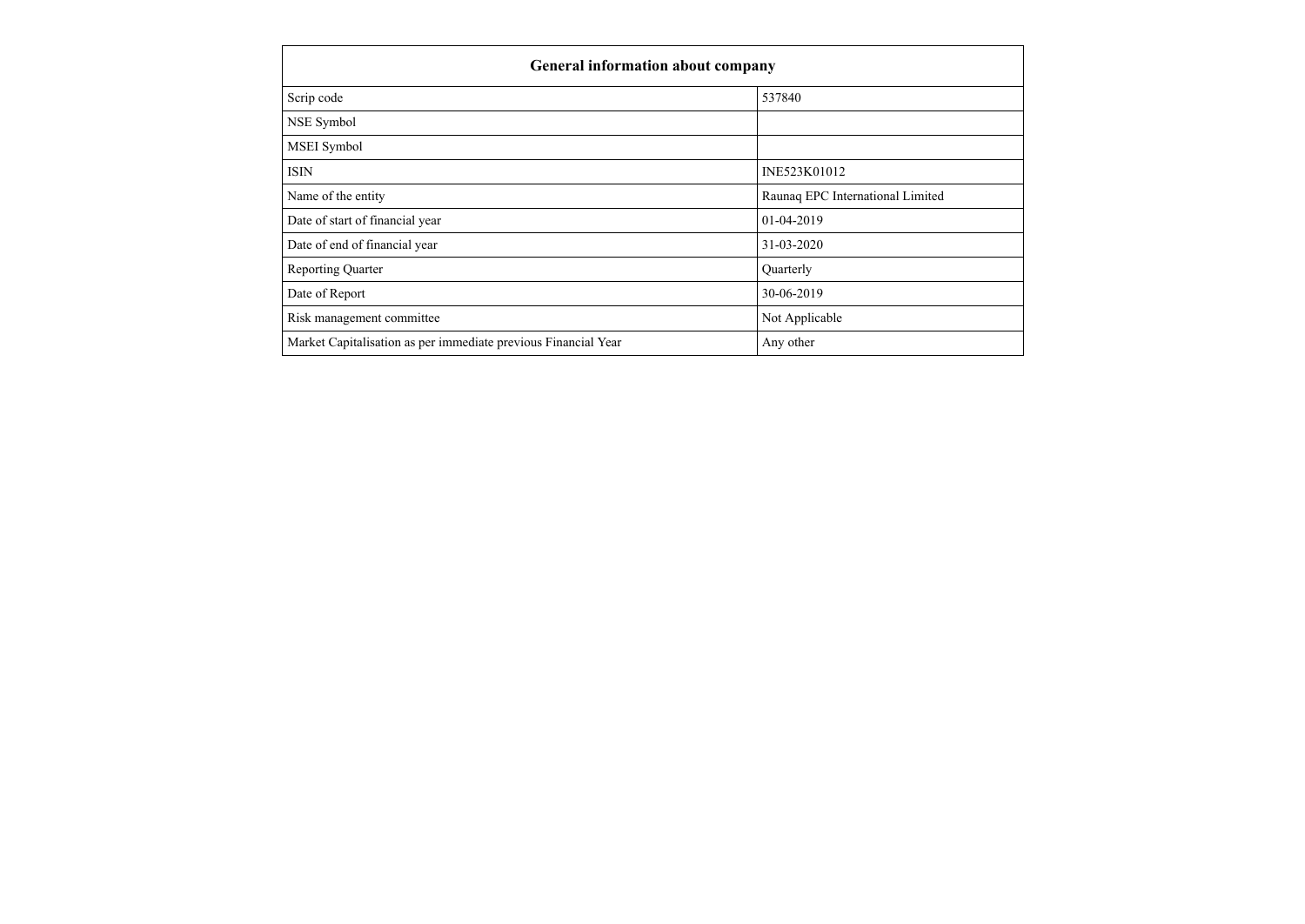|                |                                                   |                            |            |            |                                                |                            |                               |                          |                                                                      |                                             | <b>Annexure I</b>    |                                            |                                                                                                                                          |                                                                                                                                                     |                                                                                                                                                           |                                                                                                                                                                                       |                                      |                                             |
|----------------|---------------------------------------------------|----------------------------|------------|------------|------------------------------------------------|----------------------------|-------------------------------|--------------------------|----------------------------------------------------------------------|---------------------------------------------|----------------------|--------------------------------------------|------------------------------------------------------------------------------------------------------------------------------------------|-----------------------------------------------------------------------------------------------------------------------------------------------------|-----------------------------------------------------------------------------------------------------------------------------------------------------------|---------------------------------------------------------------------------------------------------------------------------------------------------------------------------------------|--------------------------------------|---------------------------------------------|
|                |                                                   |                            |            |            |                                                |                            |                               |                          |                                                                      |                                             |                      |                                            | Annexure I to be submitted by listed entity on quarterly basis                                                                           |                                                                                                                                                     |                                                                                                                                                           |                                                                                                                                                                                       |                                      |                                             |
|                |                                                   |                            |            |            |                                                |                            |                               |                          |                                                                      | <b>I. Composition of Board of Directors</b> |                      |                                            |                                                                                                                                          |                                                                                                                                                     |                                                                                                                                                           |                                                                                                                                                                                       |                                      |                                             |
|                |                                                   |                            |            |            |                                                |                            |                               |                          | Disclosure of notes on composition of board of directors explanatory |                                             |                      |                                            |                                                                                                                                          |                                                                                                                                                     |                                                                                                                                                           |                                                                                                                                                                                       |                                      |                                             |
|                |                                                   |                            |            |            |                                                |                            |                               |                          | Wether the listed entity has a Regular Chairperson   Yes             |                                             |                      |                                            |                                                                                                                                          |                                                                                                                                                     |                                                                                                                                                           |                                                                                                                                                                                       |                                      |                                             |
|                | Whether Chairperson is related to MD or CEO   Yes |                            |            |            |                                                |                            |                               |                          |                                                                      |                                             |                      |                                            |                                                                                                                                          |                                                                                                                                                     |                                                                                                                                                           |                                                                                                                                                                                       |                                      |                                             |
| Sr             | Title<br>(Mr)<br>Ms)                              | Name of<br>the<br>Director | PAN        | <b>DIN</b> | Category 1<br>of directors                     | Category 2<br>of directors | Category<br>3 of<br>directors | Date<br>of               | <b>Initial Date</b><br>of<br>Birth appointment                       | Date of Re-<br>appointment                  | Date of<br>cessation | Tenure<br>of<br>director<br>(in<br>months) | No of<br>Directorship in<br>listed entities<br>including this<br>listed entity<br>(Refer<br>Regulation 17A<br>of Listing<br>Regulations) | No of Independent<br>Directorship in<br>listed entities<br>including this listed<br>entity (Refer<br>Regulation 17A(1)<br>of Listing<br>Regulations | Number of<br>memberships in<br>Audit/ Stakeholder<br>Commitee(s)<br>including this listed<br>entity (Refer<br>Regulation 26(1) of<br>Listing Regulations) | No of post of<br>Chairperson in Audit/<br>Stakeholder Committee<br>held in listed entities<br>including this listed<br>entity (Refer Regulation<br>$26(1)$ of Listing<br>Regulations) | Notes for<br>not<br>providing<br>PAN | Notes for<br>not<br>providing<br><b>DIN</b> |
|                | Mr                                                | Surinder<br>Paul<br>Kanwar | AAFPK8732L | 00033524   | Executive<br>Director                          | Chairperson MD             |                               | $28 -$<br>$07 -$<br>1952 | 21-06-1989                                                           | 01-10-2017                                  |                      | 60                                         |                                                                                                                                          |                                                                                                                                                     |                                                                                                                                                           |                                                                                                                                                                                       |                                      |                                             |
| $\overline{2}$ | $\rm{Mr}$                                         | Sachit<br>Kanwar           | AIHPK0510E | 02132124   | Executive<br>Director                          | Not<br>Applicable          | $\rm MD$                      | $01 -$<br>$11-$<br>1982  | 23-03-2009                                                           | 01-06-2016                                  |                      | 60                                         |                                                                                                                                          |                                                                                                                                                     |                                                                                                                                                           | $\Omega$                                                                                                                                                                              |                                      |                                             |
| $\mathbf{3}$   | $\rm{Mr}$                                         | Sanjeev<br>Kumar           | AAJPK4762A | 00364416   | Non-<br>Executive -<br>Independent<br>Director | Not<br>Applicable          |                               | $05 -$<br>$01 -$<br>1959 | 25-05-2006                                                           | 30-07-2015                                  |                      | 60                                         |                                                                                                                                          |                                                                                                                                                     | $\overline{2}$                                                                                                                                            |                                                                                                                                                                                       |                                      |                                             |
|                | Mr                                                | Pradeep<br>Kumar<br>Mittal | AGDPM8933F | 00165315   | Non-<br>Executive -<br>Independent<br>Director | Not<br>Applicable          |                               | $10-$<br>$08 -$<br>1953  | 31-07-2003                                                           | 03-08-2016                                  |                      | 60                                         |                                                                                                                                          |                                                                                                                                                     | 2                                                                                                                                                         |                                                                                                                                                                                       |                                      |                                             |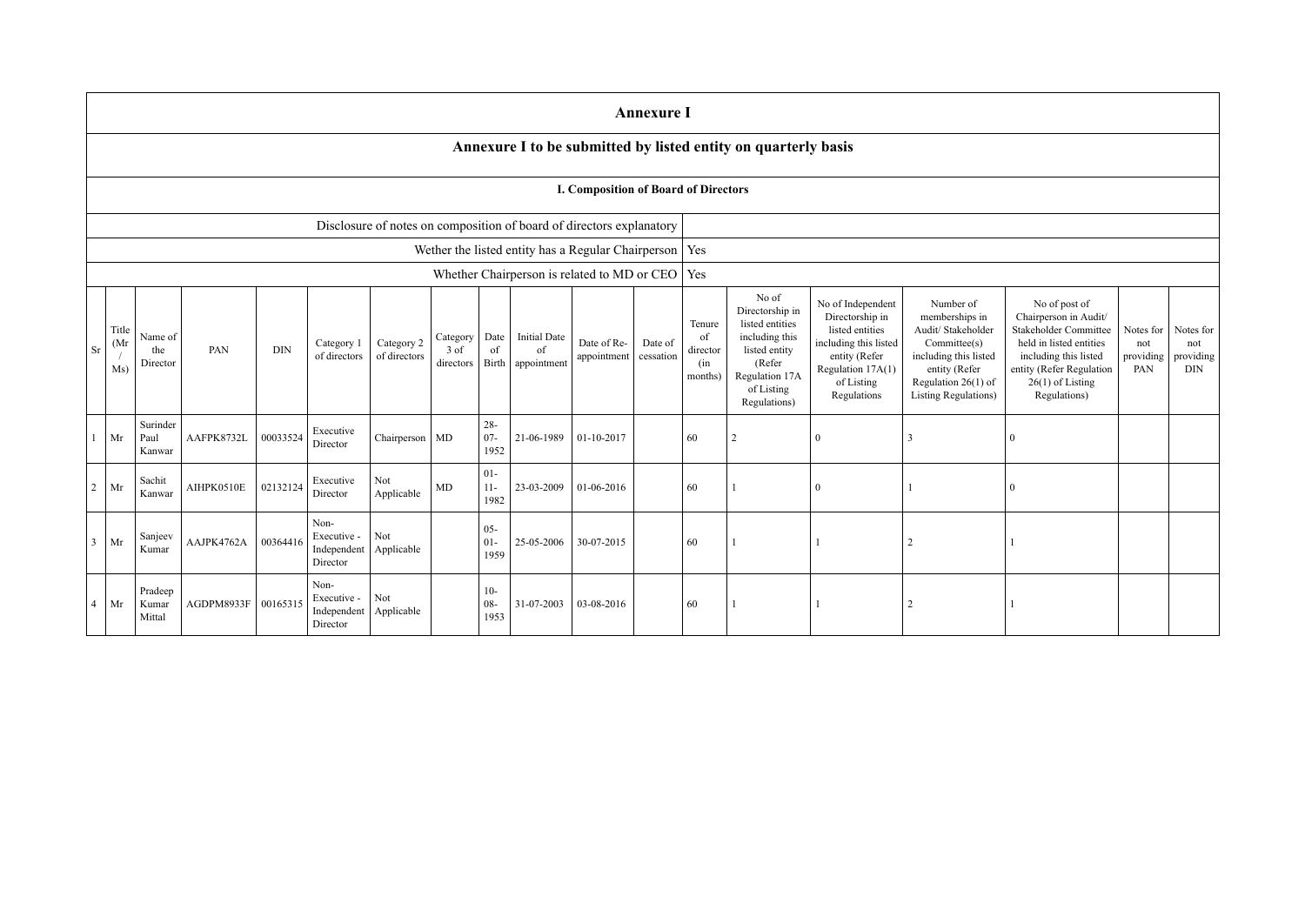|                |                      |                                    |                     |            |                                                       |                               |                                 |                          |                                          | <b>I. Composition of Board of Directors</b>                          |                      |                                            |                                                                                                                                                |                                                                                                                                                                      |                                                                                                                                                                          |                                                                                                                                                                                                            |                                      |                                             |
|----------------|----------------------|------------------------------------|---------------------|------------|-------------------------------------------------------|-------------------------------|---------------------------------|--------------------------|------------------------------------------|----------------------------------------------------------------------|----------------------|--------------------------------------------|------------------------------------------------------------------------------------------------------------------------------------------------|----------------------------------------------------------------------------------------------------------------------------------------------------------------------|--------------------------------------------------------------------------------------------------------------------------------------------------------------------------|------------------------------------------------------------------------------------------------------------------------------------------------------------------------------------------------------------|--------------------------------------|---------------------------------------------|
|                |                      |                                    |                     |            |                                                       |                               |                                 |                          |                                          | Disclosure of notes on composition of board of directors explanatory |                      |                                            |                                                                                                                                                |                                                                                                                                                                      |                                                                                                                                                                          |                                                                                                                                                                                                            |                                      |                                             |
|                |                      |                                    |                     |            |                                                       |                               |                                 |                          |                                          | Wether the listed entity has a Regular Chairperson                   |                      |                                            |                                                                                                                                                |                                                                                                                                                                      |                                                                                                                                                                          |                                                                                                                                                                                                            |                                      |                                             |
| Sr             | Title<br>(Mr)<br>Ms) | Name of the<br>Director            | PAN                 | <b>DIN</b> | Category 1<br>of directors                            | Category 2<br>of<br>directors | Category<br>$3$ of<br>directors | Date<br>of<br>Birth      | <b>Initial Date</b><br>of<br>appointment | Date of Re-<br>appointment                                           | Date of<br>cessation | Tenure<br>of<br>director<br>(in<br>months) | No of<br>Directorship<br>in listed<br>entities<br>including<br>this listed<br>entity (Refer<br>Regulation<br>17A of<br>Listing<br>Regulations) | No of<br>Independent<br>Directorship<br>in listed<br>entities<br>including<br>this listed<br>entity<br>(Refer<br>Regulation<br>$17A(1)$ of<br>Listing<br>Regulations | Number of<br>memberships<br>in Audit/<br>Stakeholder<br>Committee(s)<br>including this<br>listed entity<br>(Refer<br>Regulation<br>$26(1)$ of<br>Listing<br>Regulations) | No of post<br>of<br>Chairperson<br>in Audit/<br>Stakeholder<br>Committee<br>held in listed<br>entities<br>including<br>this listed<br>entity (Refer<br>Regulation<br>$26(1)$ of<br>Listing<br>Regulations) | Notes for<br>not<br>providing<br>PAN | Notes for<br>not<br>providing<br><b>DIN</b> |
| 5 <sup>7</sup> | Mrs                  | Seethalakshmi<br>Venkataraman      | AAAPV1495Q 07156898 |            | Non-<br>Executive -<br>Independent<br>Director        | Not<br>Applicable             |                                 | $11-$<br>$07 -$<br>1943  | 28-03-2015                               | 30-07-2015                                                           |                      | 60                                         |                                                                                                                                                |                                                                                                                                                                      | $\mathbf{0}$                                                                                                                                                             | $\theta$                                                                                                                                                                                                   |                                      |                                             |
| 6              | Mr                   | Rajiv Chandra<br>Rastogi           | AACPR0933M 00035460 |            | Non-<br>Executive -<br>Independent<br>Director        | Not<br>Applicable             |                                 | $12 -$<br>$02 -$<br>1952 | 22-04-2019                               |                                                                      |                      | $\overline{4}$                             |                                                                                                                                                |                                                                                                                                                                      | 2                                                                                                                                                                        | $\mathbf{0}$                                                                                                                                                                                               |                                      |                                             |
| $\tau$         | Mr                   | Virendrakumar<br>Pargal            | AAFPP3221M          | 00076639   | Non-<br>Executive -<br>Independent<br>Director        | Not<br>Applicable             |                                 | $05 -$<br>$02 -$<br>1933 | 22-07-2010                               | 29-08-2014                                                           | $19-04-$<br>2019     | 60                                         |                                                                                                                                                |                                                                                                                                                                      | 1                                                                                                                                                                        | $\theta$                                                                                                                                                                                                   |                                      |                                             |
| 8              | Mr                   | Nagar<br>Venkatraman<br>Srinivasan | AAQPS2943A          | 00879414   | Non-<br>Executive -<br>Non<br>Independent<br>Director | Not<br>Applicable             |                                 | $04 -$<br>$04-$<br>1944  | 30-10-2006                               | 02-08-2018                                                           | $19-04-$<br>2019     | 60                                         | $\mathbf{1}$                                                                                                                                   | $\mathbf{0}$                                                                                                                                                         | 1                                                                                                                                                                        | $\theta$                                                                                                                                                                                                   |                                      |                                             |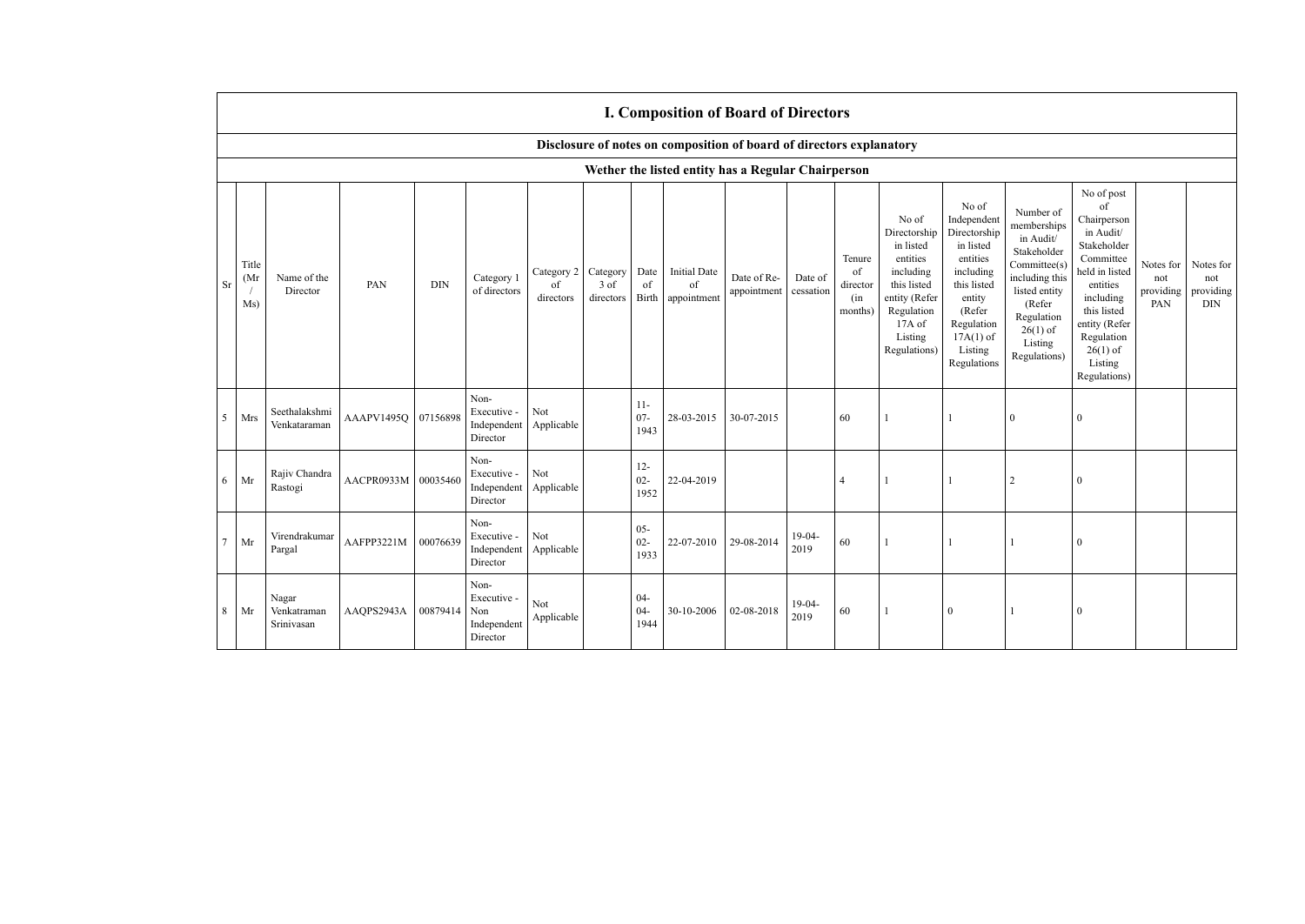|    | <b>Audit Committee Details</b> |                              |                                                       |                            |                        |                      |                              |  |  |  |  |
|----|--------------------------------|------------------------------|-------------------------------------------------------|----------------------------|------------------------|----------------------|------------------------------|--|--|--|--|
|    |                                |                              | Whether the Audit Committee has a Regular Chairperson | <b>Yes</b>                 |                        |                      |                              |  |  |  |  |
| Sr | <b>DIN</b><br>Number           | Name of Committee<br>members | Category 1 of directors                               | Category 2 of<br>directors | Date of<br>Appointment | Date of<br>Cessation | Remarks                      |  |  |  |  |
|    | 00364416                       | Sanjeev Kumar                | Non-Executive - Independent<br>Director               | Chairperson                | $03-02-2012$           |                      | Textual<br>Information $(1)$ |  |  |  |  |
| 2  | 00165315                       | Pradeep Kumar Mittal         | Non-Executive - Independent<br>Director               | Member                     | $03-02-2012$           |                      | Textual<br>Information(2)    |  |  |  |  |
| 3  | 00035460                       | Rajiv Chandra Rastogi        | Non-Executive - Independent<br>Director               | Member                     | 22-04-2019             |                      | Textual<br>Information $(3)$ |  |  |  |  |
| 4  | 00076639                       | Virendrakumar Pargal         | Non-Executive - Independent<br>Director               | Member                     | $03-02-2012$           | 19-04-2019           | Textual<br>Information $(4)$ |  |  |  |  |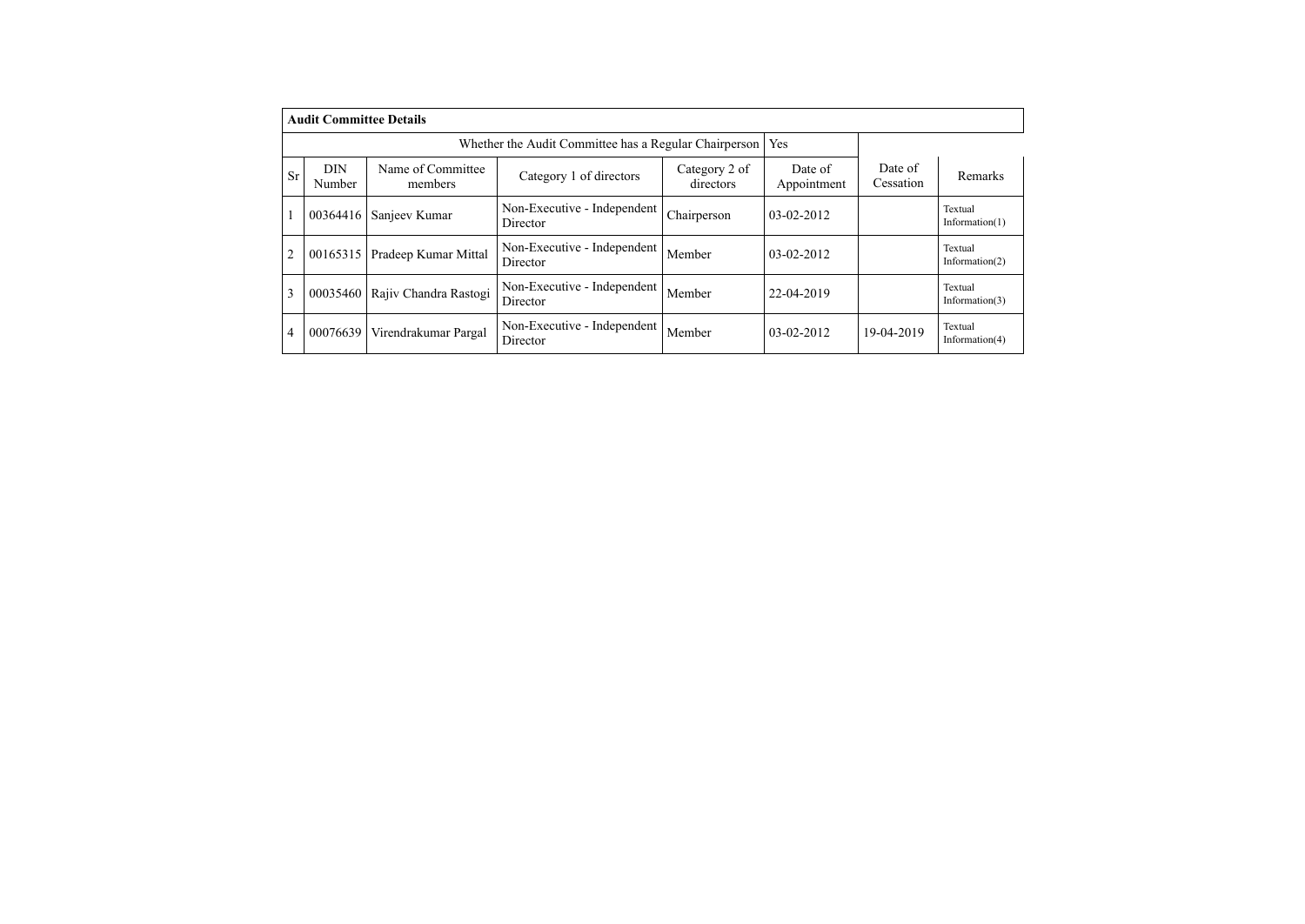| <b>Sr Text Block</b>   |                                                                                                                                                                                                                        |  |  |  |  |  |
|------------------------|------------------------------------------------------------------------------------------------------------------------------------------------------------------------------------------------------------------------|--|--|--|--|--|
| Textual Information(1) | Mr. Sanjeev Kumar appointed on 03-02-2012 as Chairman of Audit Committee constituted as per Clause<br>49 of Listing Agreement prior to encactment of the Companies Act, 2013.                                          |  |  |  |  |  |
| Textual Information(2) | Mr. Pradeep Kumar Mittal appointed on 03-02-2012 as Member of Audit Committee constituted as per<br>Clause 49 of Listing Agreement prior to encactment of the Companies Act, 2013                                      |  |  |  |  |  |
| Textual Information(3) | Mr. Rajiv Chandra Rastogi appointed on 22-04-2019 as Member of Audit Committee.                                                                                                                                        |  |  |  |  |  |
| Textual Information(4) | Mr. V.K. Pargal appointed on 03-02-2012 as Member of Audit Committee constituted as per Clause 49<br>of Listing Agreement prior to encactment of the Companies Act, 2013 and ceased to be Member w.e.f.<br>19.04.2019. |  |  |  |  |  |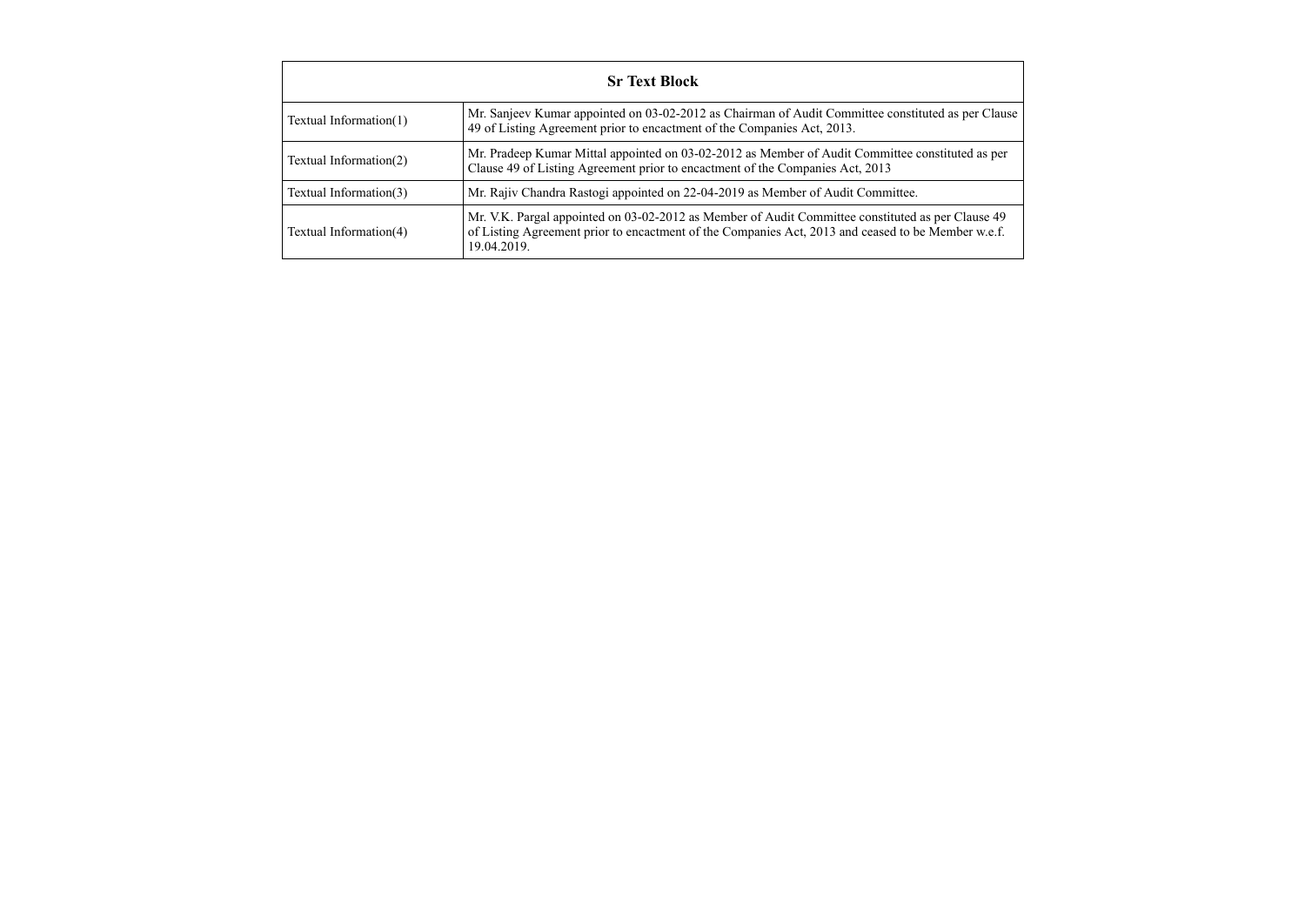|    |                      | Nomination and remuneration committee |                                                                             |                            |                        |                      |                              |
|----|----------------------|---------------------------------------|-----------------------------------------------------------------------------|----------------------------|------------------------|----------------------|------------------------------|
|    |                      |                                       | Whether the Nomination and remuneration committee has a Regular Chairperson |                            | Yes                    |                      |                              |
| Sr | <b>DIN</b><br>Number | Name of Committee<br>members          | Category 1 of directors                                                     | Category 2 of<br>directors | Date of<br>Appointment | Date of<br>Cessation | Remarks                      |
|    | 00364416             | Sanjeev Kumar                         | Non-Executive - Independent<br>Director                                     | Chairperson                | $07-05-2014$           |                      | Textual<br>Information $(1)$ |
| 2  | 00033524             | Surinder Paul Kanwar                  | <b>Executive Director</b>                                                   | Member                     | $07-05-2014$           |                      | Textual<br>Information $(2)$ |
| 3  | 00165315             | Pradeep Kumar Mittal                  | Non-Executive - Independent<br>Director                                     | Member                     | $07-05-2014$           |                      | Textual<br>Information $(3)$ |
| 4  | 00035460             | Rajiv Chandra Rastogi                 | Non-Executive - Independent<br>Director                                     | Member                     | 22-04-2019             |                      | Textual<br>Information $(4)$ |
| 5  | 00076639             | Virendrakumar Pargal                  | Non-Executive - Independent<br>Director                                     | Member                     | 31-10-2018             | 19-04-2019           | Textual<br>Information $(5)$ |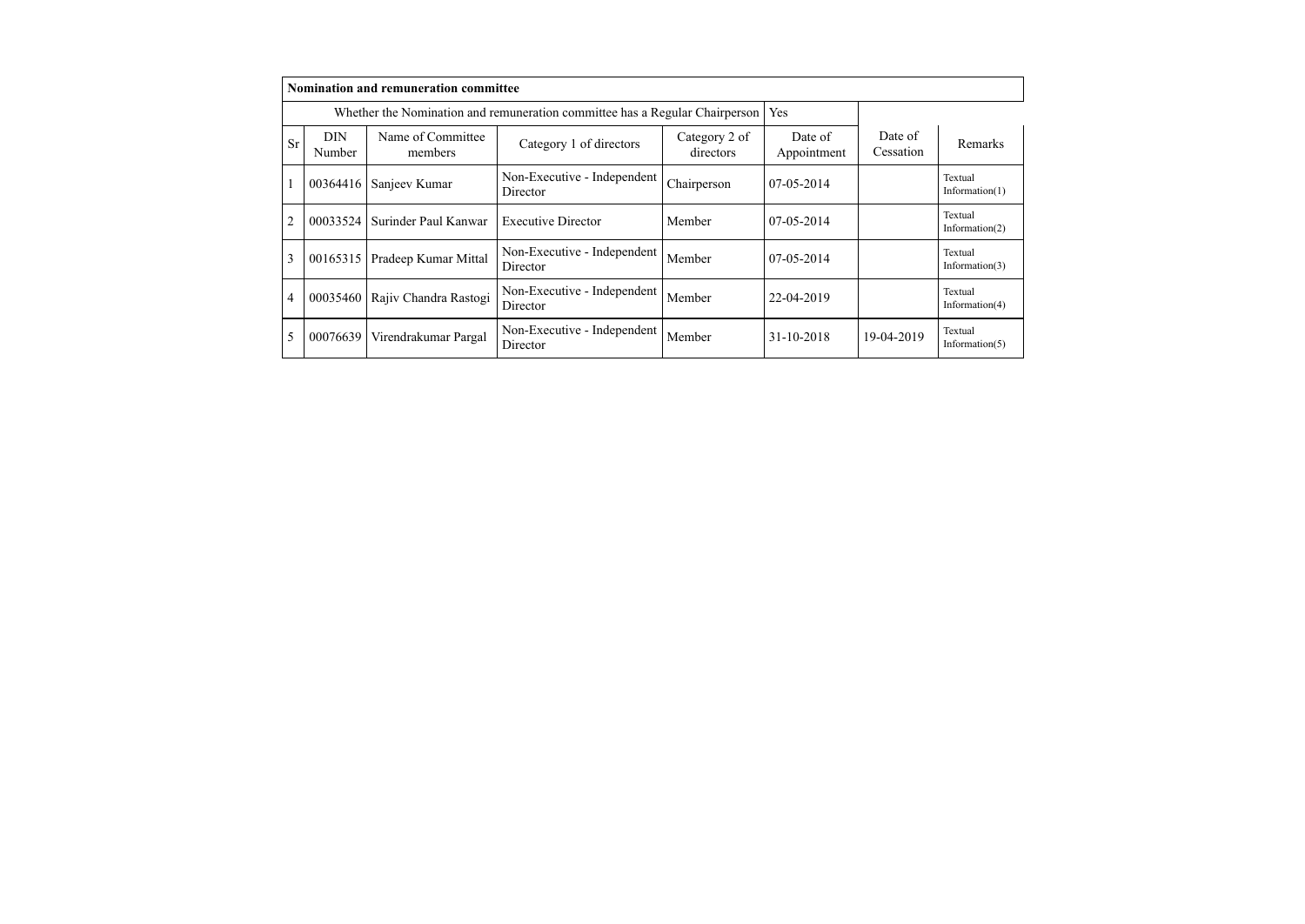|                        | <b>Sr Text Block</b>                                                                                                                                                                                                   |  |  |  |  |  |  |
|------------------------|------------------------------------------------------------------------------------------------------------------------------------------------------------------------------------------------------------------------|--|--|--|--|--|--|
| Textual Information(1) | Mr. Sanjeev Kumar appointed on 07-05-2014 as Chairman of Nomination and Remuneration Committee<br>constituted as per the Companies Act, 2013 (earlier Remuneration Committee), Chairman of earstwhile<br>Committee.    |  |  |  |  |  |  |
| Textual Information(2) | Mr. Surinder Paul Kanwar appointed on 07-05-2014 as Member of Nomination and Remuneration<br>Committee.                                                                                                                |  |  |  |  |  |  |
| Textual Information(3) | Mr. Pradeep Kumar Mittal appointed on 07-05-2014 as Member of Nomination and Remuneration<br>Committee constituted as per the Companies Act, 2013 (earlier Remuneration Committee), Member of<br>earstwhile Committee. |  |  |  |  |  |  |
| Textual Information(4) | Mr. Rajiv Chandra Rastogi appointed on 22-04-2019 as Member of Nomination and Remuneration<br>Committee.                                                                                                               |  |  |  |  |  |  |
| Textual Information(5) | Mr. V.K. Pargal appointed on 03-02-2012 as Member of Audit Committee constituted as per Clause 49<br>of Listing Agreement prior to encactment of the Companies Act, 2013 and ceased to be Member w.e.f.<br>19.04.2019. |  |  |  |  |  |  |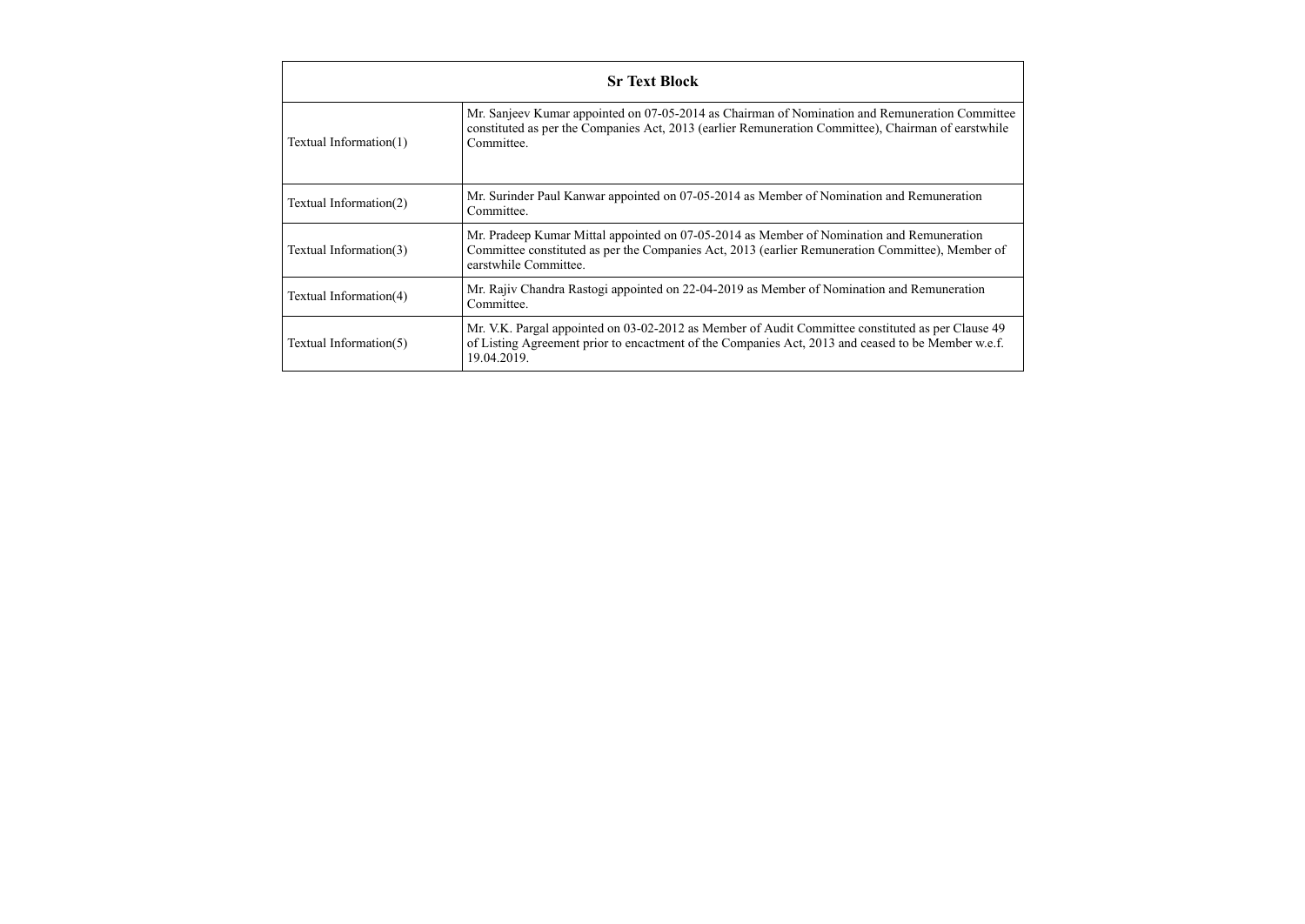|    |                      | <b>Stakeholders Relationship Committee</b>                                |                                         |                            |                        |                      |                              |
|----|----------------------|---------------------------------------------------------------------------|-----------------------------------------|----------------------------|------------------------|----------------------|------------------------------|
|    |                      | Whether the Stakeholders Relationship Committee has a Regular Chairperson | Yes                                     |                            |                        |                      |                              |
| Sr | <b>DIN</b><br>Number | Name of Committee<br>members                                              | Category 1 of directors                 | Category 2 of<br>directors | Date of<br>Appointment | Date of<br>Cessation | Remarks                      |
|    | 00165315             | Pradeep Kumar Mittal                                                      | Non-Executive - Independent<br>Director | Chairperson                | 30-05-2014             |                      | Textual<br>Information $(1)$ |
| 2  | 00033524             | Surinder Paul Kanwar                                                      | <b>Executive Director</b>               | Member                     | 30-05-2014             |                      | Textual<br>Information $(2)$ |
| 3  | 02132124             | Sachit Kanwar                                                             | <b>Executive Director</b>               | Member                     | 30-05-2014             |                      | Textual<br>Information $(3)$ |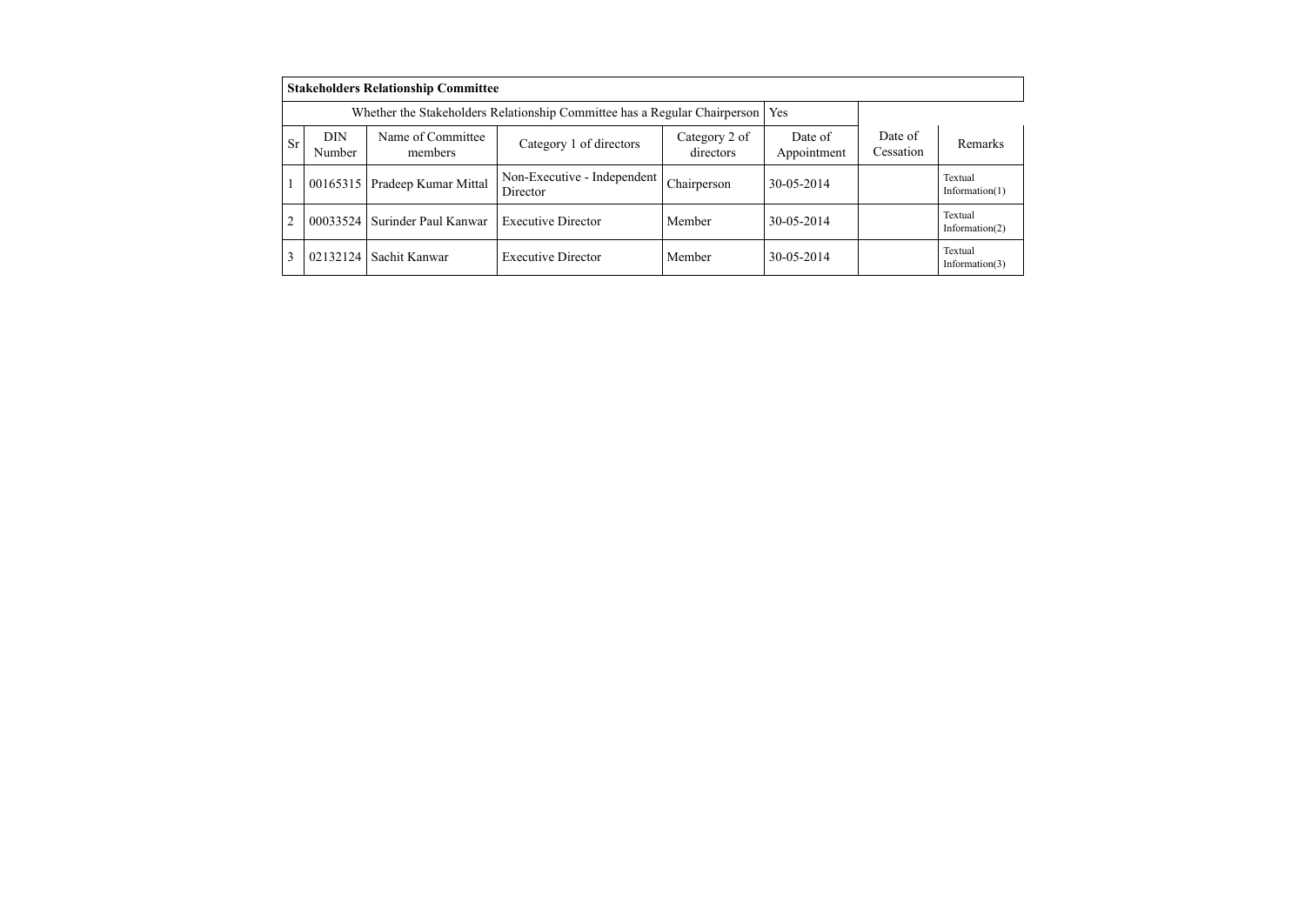|                        | <b>Sr Text Block</b>                                                                                                                                                                                                                          |  |  |  |  |  |  |
|------------------------|-----------------------------------------------------------------------------------------------------------------------------------------------------------------------------------------------------------------------------------------------|--|--|--|--|--|--|
| Textual Information(1) | Mr. Pradeep Kumar Mittal appointed on 30-05-2014 as Chairman of Stakeholders' Relationship<br>Committee constituted as per the Companies Act, 2013 (earlier Shareholders/Investors Grievance<br>Committee), Chairman of earstwhile Committee. |  |  |  |  |  |  |
| Textual Information(2) | Mr. Surinder Paul Kanwar appointed on 30-05-2014 as Member of Stakeholders' Relationship<br>Committee constituted as per the Companies Act, 2013 (earlier Shareholders/Investors Grievance<br>Committee), Member of earstwhile Committee.     |  |  |  |  |  |  |
| Textual Information(3) | Mr. Sachit Kanwar appointed on 30-05-2014 as Member of Stakeholders' Relationship Committee<br>constituted as per the Companies Act, 2013 (earlier Shareholders/Investors Grievance<br>Committee), Member of earstwhile Committee.            |  |  |  |  |  |  |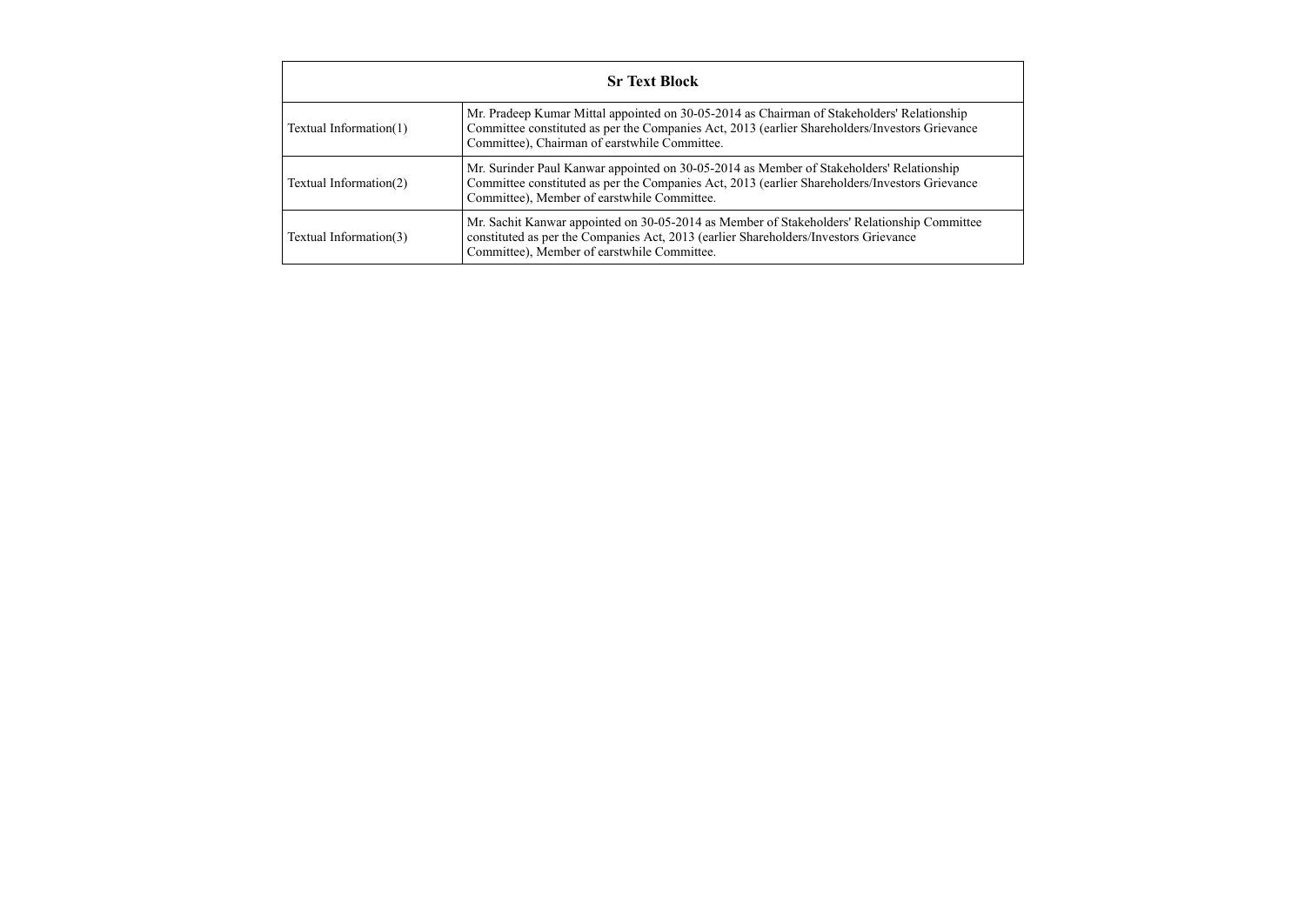|           | <b>Risk Management Committee</b>                                |                              |                            |                            |                        |                      |         |  |  |  |  |  |
|-----------|-----------------------------------------------------------------|------------------------------|----------------------------|----------------------------|------------------------|----------------------|---------|--|--|--|--|--|
|           | Whether the Risk Management Committee has a Regular Chairperson |                              |                            |                            |                        |                      |         |  |  |  |  |  |
| <b>Sr</b> | DIN<br>Number                                                   | Name of Committee<br>members | Category 1 of<br>directors | Category 2 of<br>directors | Date of<br>Appointment | Date of<br>Cessation | Remarks |  |  |  |  |  |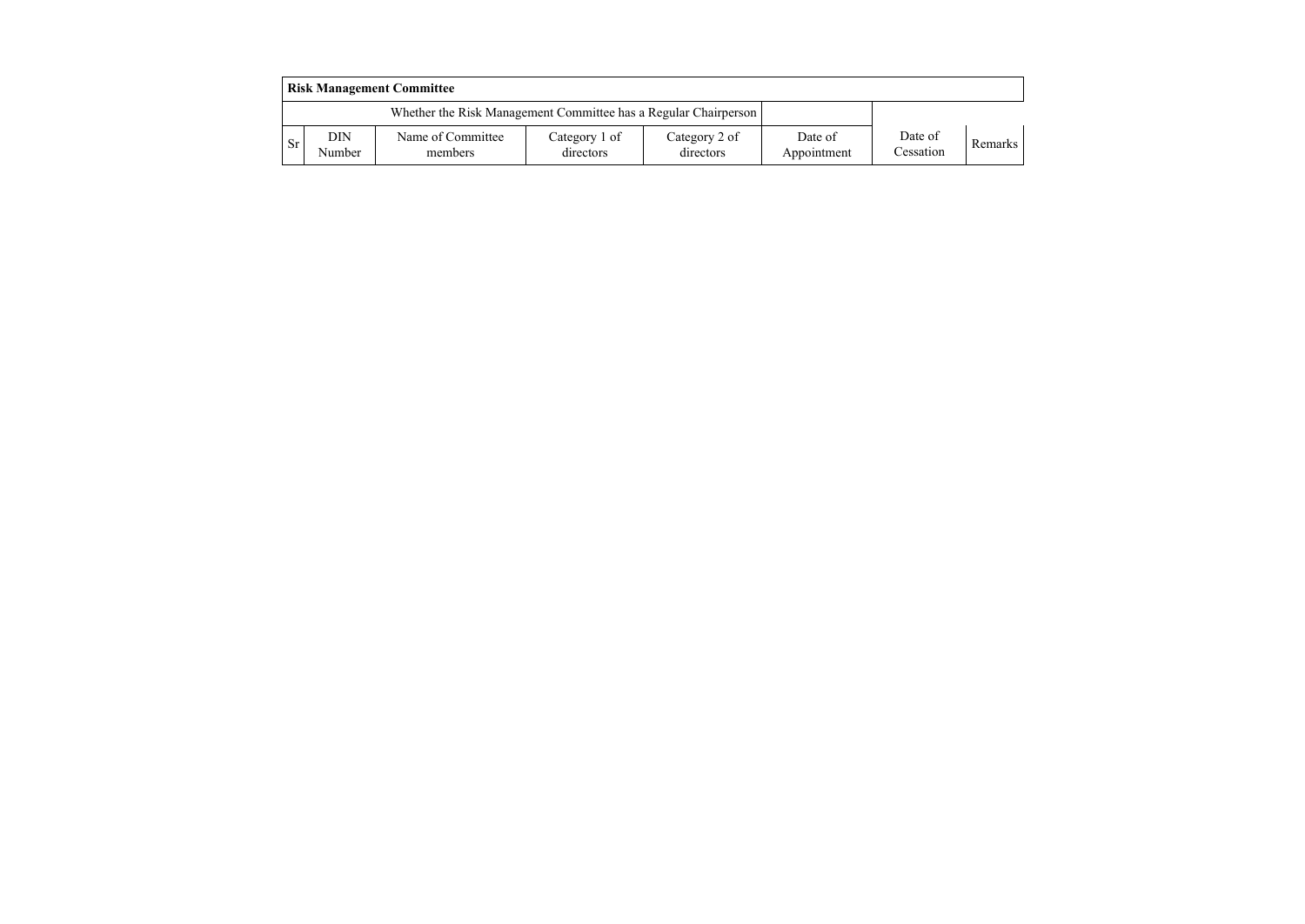|               | Corporate Social Responsibility Committee                                             |                              |                            |                            |                        |                      |                |  |  |  |  |
|---------------|---------------------------------------------------------------------------------------|------------------------------|----------------------------|----------------------------|------------------------|----------------------|----------------|--|--|--|--|
|               | Whether the Corporate Social Responsibility Committee has a Regular Chairperson   Yes |                              |                            |                            |                        |                      |                |  |  |  |  |
| <sub>Sr</sub> | DIN<br>Number                                                                         | Name of Committee<br>members | Category 1 of<br>directors | Category 2 of<br>directors | Date of<br>Appointment | Date of<br>Cessation | <b>Remarks</b> |  |  |  |  |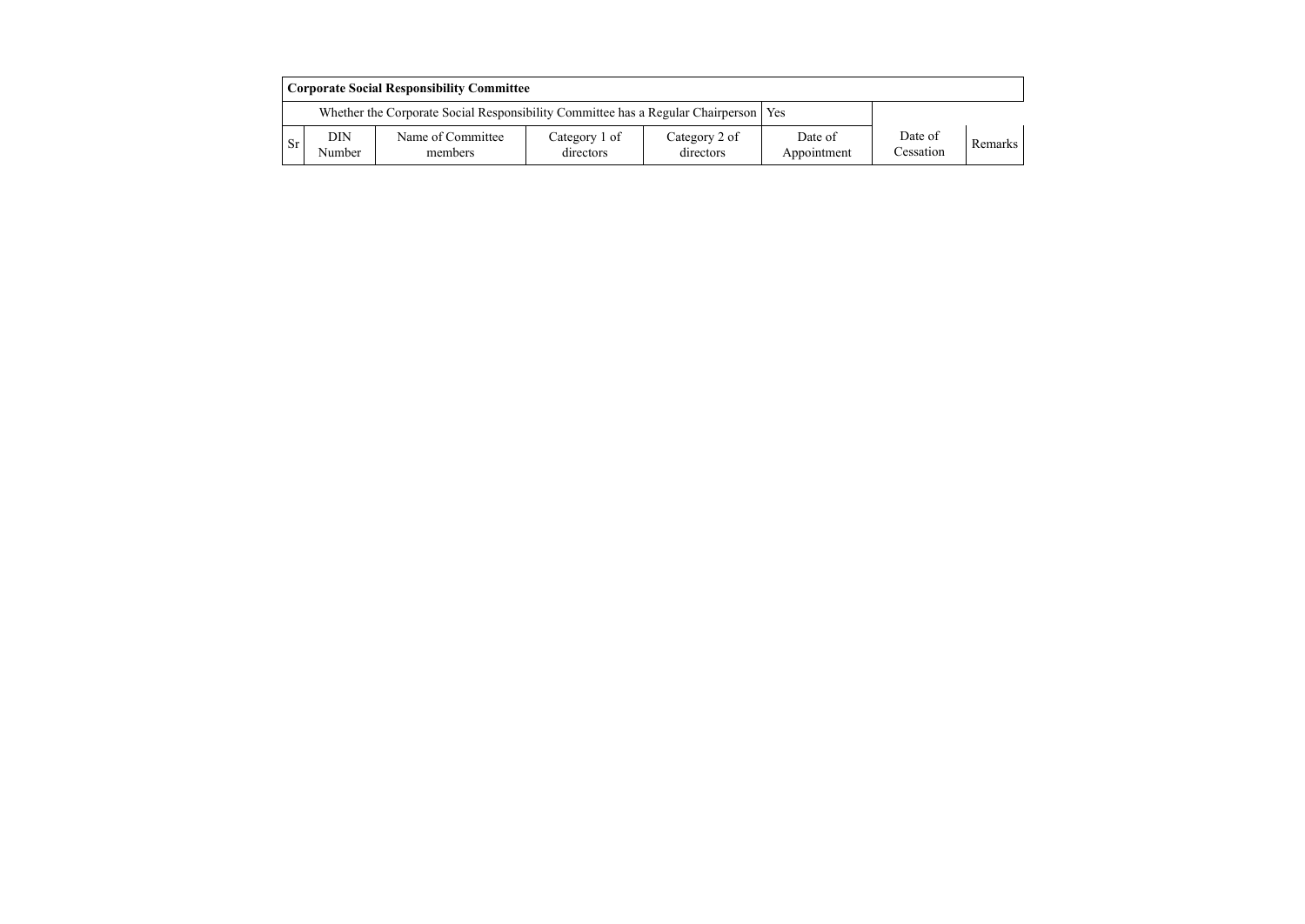| <b>Other Committee</b> |                                                                                                                                     |  |  |
|------------------------|-------------------------------------------------------------------------------------------------------------------------------------|--|--|
|                        | Sr   DIN Number   Name of Committee members   Name of other committee   Category 1 of directors   Category 2 of directors   Remarks |  |  |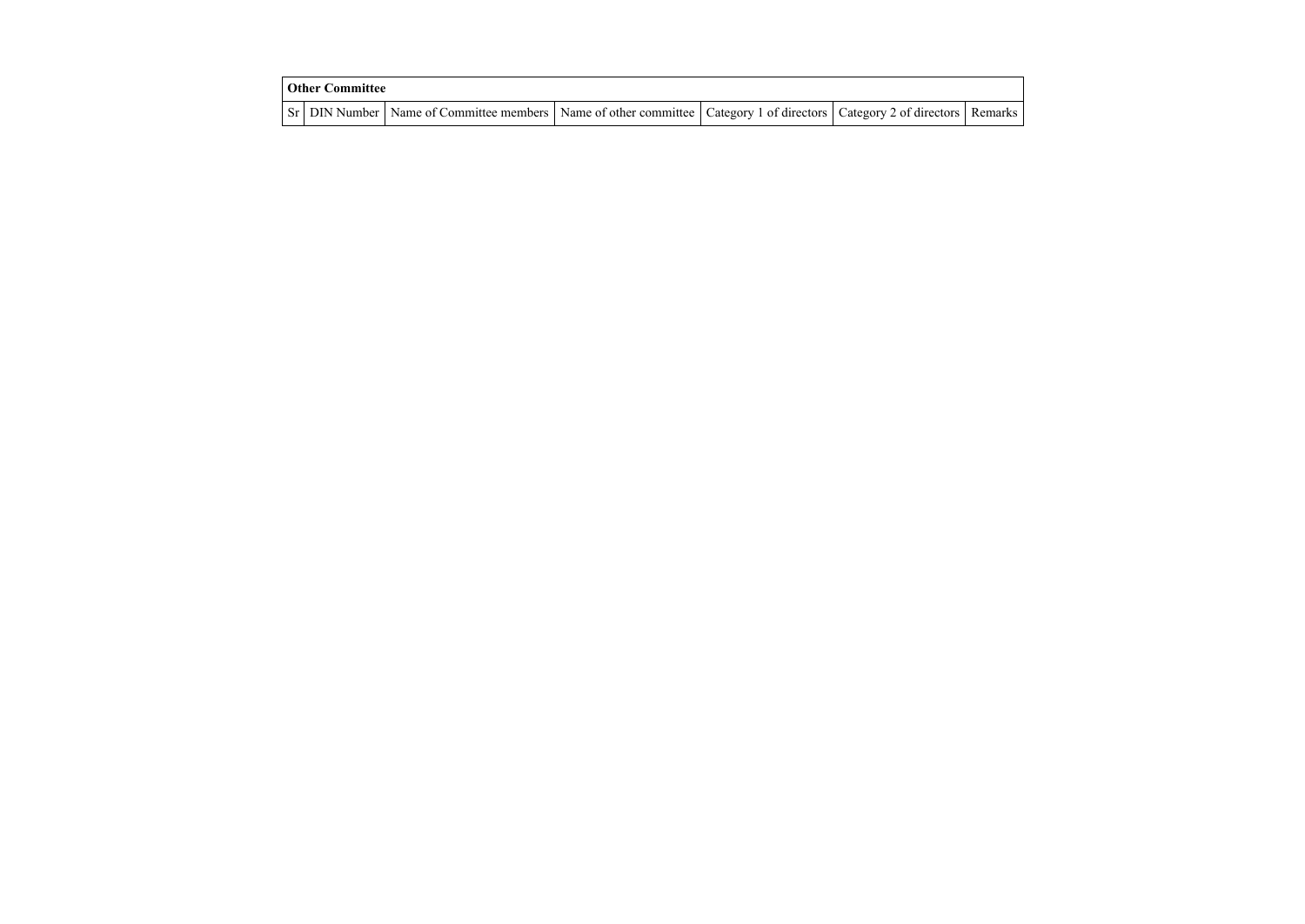|                                                                     | <b>Annexure 1</b>                                             |                                                               |                                                                   |                                       |                                                     |                                    |                                                           |
|---------------------------------------------------------------------|---------------------------------------------------------------|---------------------------------------------------------------|-------------------------------------------------------------------|---------------------------------------|-----------------------------------------------------|------------------------------------|-----------------------------------------------------------|
|                                                                     | <b>Annexure 1</b>                                             |                                                               |                                                                   |                                       |                                                     |                                    |                                                           |
|                                                                     | <b>III. Meeting of Board of Directors</b>                     |                                                               |                                                                   |                                       |                                                     |                                    |                                                           |
| Disclosure of notes on meeting of board of<br>directors explanatory |                                                               |                                                               |                                                                   |                                       |                                                     |                                    |                                                           |
| <b>Sr</b>                                                           | $Date(s)$ of meeting<br>$(if any)$ in the<br>previous quarter | $Date(s)$ of<br>meeting (if any)<br>in the current<br>quarter | Maximum gap between<br>any two consecutive (in<br>number of days) | Notes for<br>not<br>providing<br>Date | Whether<br>requirement of<br>Ouorum met<br>(Yes/No) | Number of<br>Directors<br>present* | No. of Independent<br>Directors attending<br>the meeting* |
|                                                                     | 23-01-2019                                                    |                                                               |                                                                   |                                       | Yes                                                 | 6                                  | 3                                                         |
| 2                                                                   |                                                               | 22-05-2019                                                    | 118                                                               |                                       | Yes                                                 | 5                                  | 3                                                         |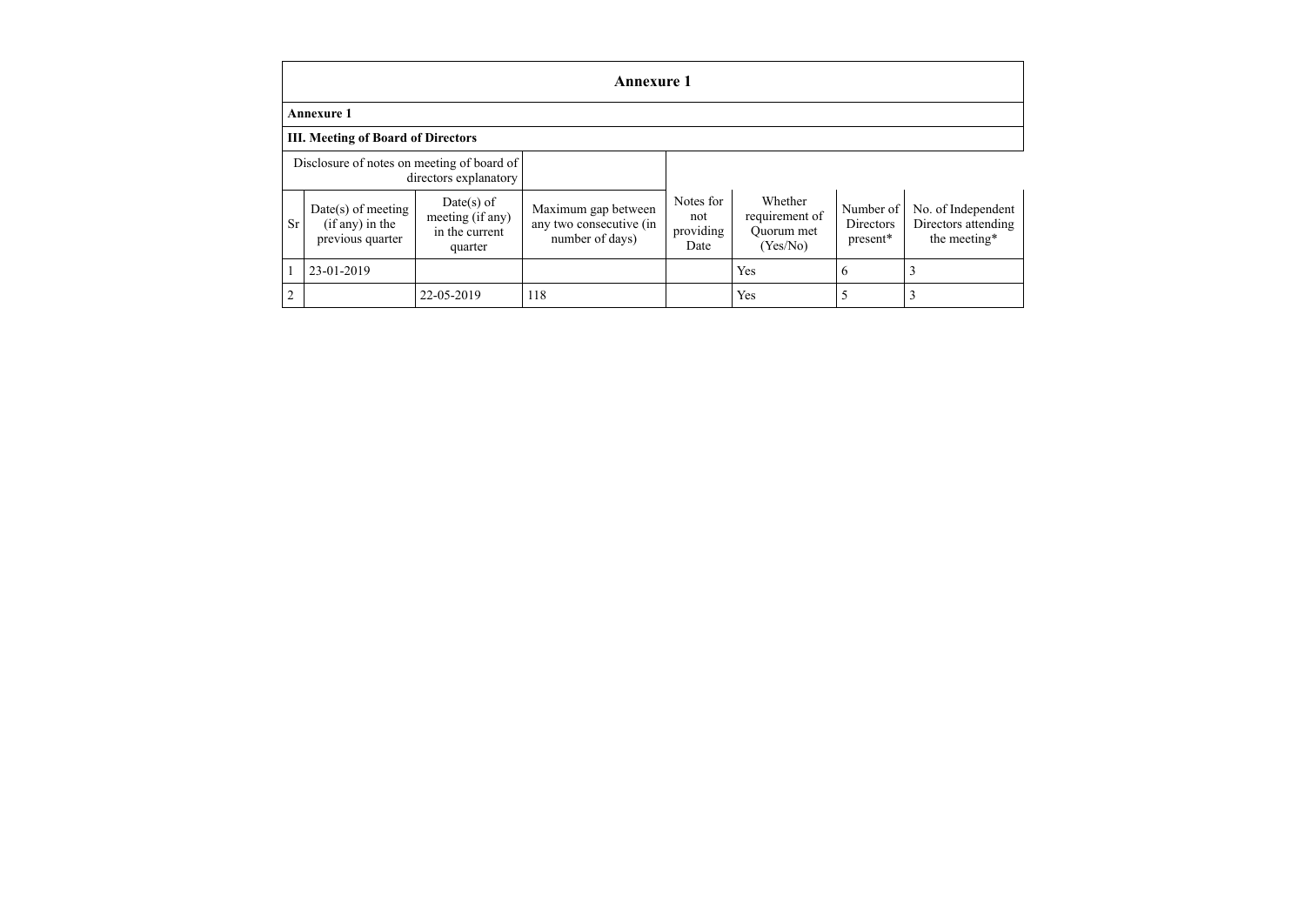|                                                          | <b>Annexure 1</b>                                  |                                                                                                            |                                                                      |                                                    |                                       |                                                        |                                              |                                                                 |
|----------------------------------------------------------|----------------------------------------------------|------------------------------------------------------------------------------------------------------------|----------------------------------------------------------------------|----------------------------------------------------|---------------------------------------|--------------------------------------------------------|----------------------------------------------|-----------------------------------------------------------------|
|                                                          | <b>IV. Meeting of Committees</b>                   |                                                                                                            |                                                                      |                                                    |                                       |                                                        |                                              |                                                                 |
| Disclosure of notes on meeting of committees explanatory |                                                    |                                                                                                            |                                                                      |                                                    |                                       |                                                        |                                              |                                                                 |
| Sr                                                       | Name of<br>Committee                               | $Date(s)$ of meeting (Enter<br>dates of Previous quarter and<br>Current quarter in<br>chronological order) | Maximum gap<br>between any two<br>consecutive (in<br>number of days) | Name of<br>other<br>committee                      | Reson for<br>not<br>providing<br>date | Whether<br>requirement<br>of Ouorum<br>met<br>(Yes/No) | Number<br>of<br><b>Directors</b><br>present* | No. of<br>Independent<br>Directors<br>attending the<br>meeting* |
| $\mathbf{1}$                                             | Audit<br>Committee                                 | 23-01-2019                                                                                                 |                                                                      |                                                    |                                       | Yes                                                    | 3                                            | 3                                                               |
| $\overline{2}$                                           | Audit<br>Committee                                 | 22-05-2019                                                                                                 | 118                                                                  |                                                    |                                       | Yes                                                    | $\overline{2}$                               | 2                                                               |
| $\overline{3}$                                           | Nomination<br>and<br>remuneration<br>committee     | 23-01-2019                                                                                                 |                                                                      |                                                    |                                       | Yes                                                    | $\overline{4}$                               | 3                                                               |
| $\overline{4}$                                           | Nomination<br>and<br>remuneration<br>committee     | 22-05-2019                                                                                                 | 118                                                                  |                                                    |                                       | Yes                                                    | 3                                            | $\overline{c}$                                                  |
| 5                                                        | Corporate<br>Social<br>Responsibility<br>Committee | 22-05-2019                                                                                                 |                                                                      |                                                    |                                       | Yes                                                    | $\overline{2}$                               | $\boldsymbol{0}$                                                |
| 6                                                        | Other<br>Committee                                 | 23-01-2019                                                                                                 |                                                                      | Separate<br>Meeting of<br>Independent<br>Directors |                                       | Yes                                                    | 3                                            | 3                                                               |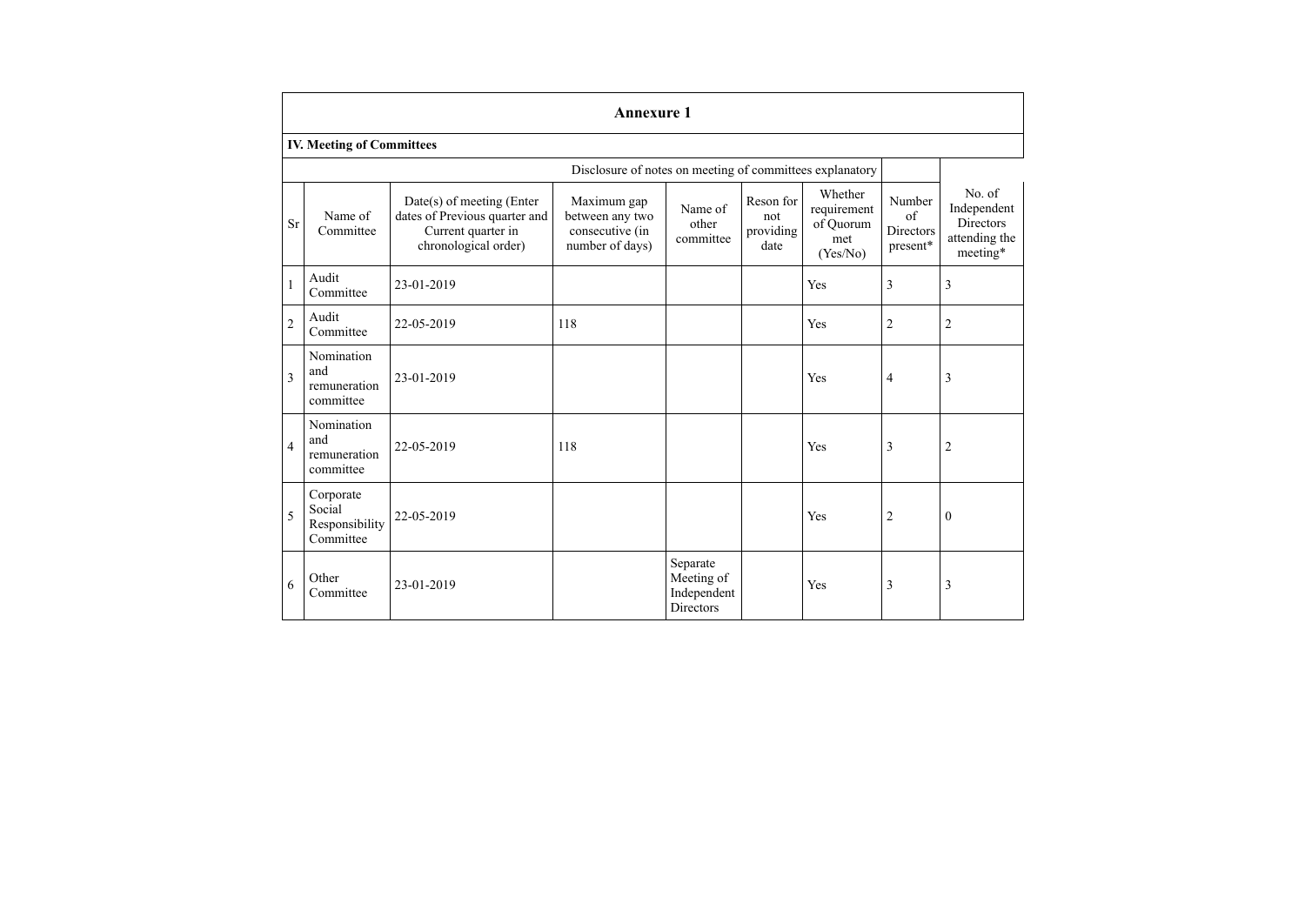|                | <b>Annexure 1</b>                |                                                                                                         |                                                                      |                               |                                       |                                                     |                                       |                                                                 |
|----------------|----------------------------------|---------------------------------------------------------------------------------------------------------|----------------------------------------------------------------------|-------------------------------|---------------------------------------|-----------------------------------------------------|---------------------------------------|-----------------------------------------------------------------|
|                | <b>IV. Meeting of Committees</b> |                                                                                                         |                                                                      |                               |                                       |                                                     |                                       |                                                                 |
| Sr             | Name of<br>Committee             | $Date(s)$ of meeting (Enter dates<br>of Previous quarter and Current<br>quarter in chronological order) | Maximum gap<br>between any two<br>consecutive (in<br>number of days) | Name of<br>other<br>committee | Reson for<br>not<br>providing<br>date | Whether<br>requirement<br>of Quorum<br>met (Yes/No) | Number<br>of<br>Directors<br>present* | No. of<br>Independent<br>Directors<br>attending the<br>meeting* |
| $\overline{7}$ | Other<br>Committee               | 19-03-2019                                                                                              |                                                                      | Finance<br>Committee          |                                       | Yes                                                 |                                       | 2                                                               |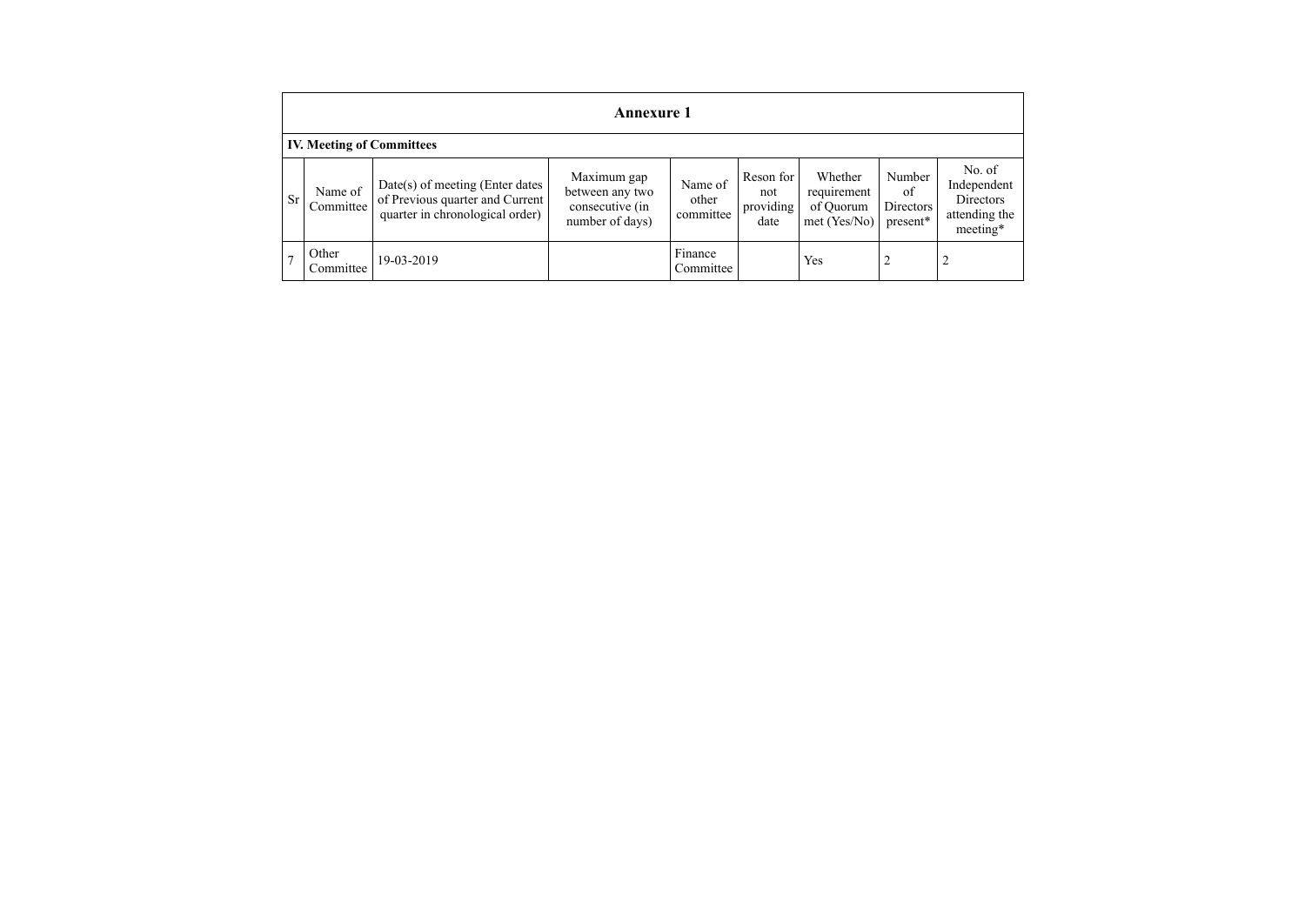|   | Annexure 1                                                                                                |                                  |                                                                    |  |  |  |
|---|-----------------------------------------------------------------------------------------------------------|----------------------------------|--------------------------------------------------------------------|--|--|--|
|   | V. Related Party Transactions                                                                             |                                  |                                                                    |  |  |  |
|   | Subject                                                                                                   | Compliance status<br>(Yes/No/NA) | If status is "No" details of non-<br>compliance may be given here. |  |  |  |
|   | Whether prior approval of audit committee obtained                                                        | Yes                              |                                                                    |  |  |  |
|   | Whether shareholder approval obtained for material RPT                                                    | <b>NA</b>                        |                                                                    |  |  |  |
| 3 | Whether details of RPT entered into pursuant to omnibus approval<br>have been reviewed by Audit Committee | Yes                              |                                                                    |  |  |  |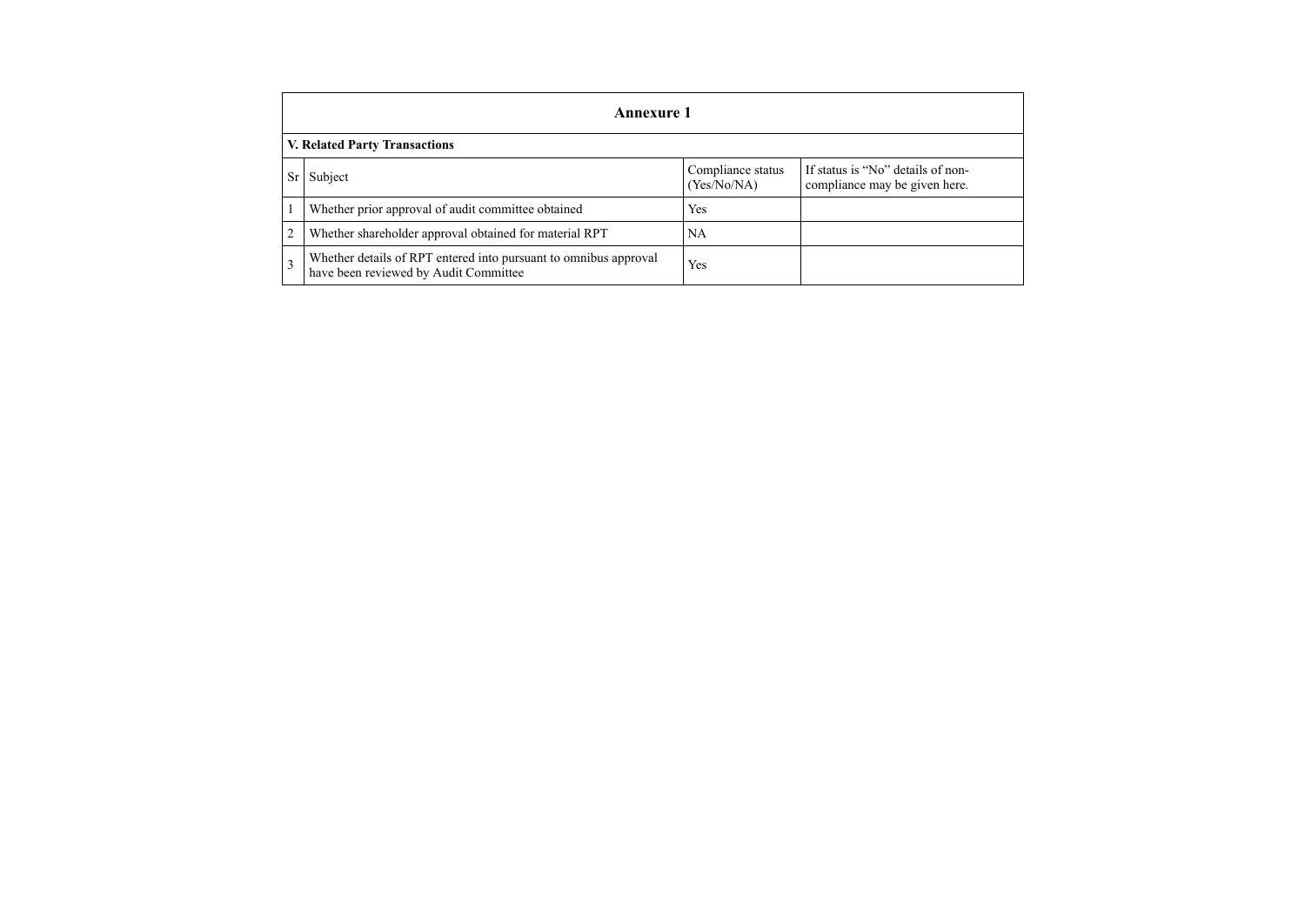|                | <b>Annexure 1</b>                                                                                                                                                                                               |                               |  |  |  |  |
|----------------|-----------------------------------------------------------------------------------------------------------------------------------------------------------------------------------------------------------------|-------------------------------|--|--|--|--|
|                | <b>VI.</b> Affirmations                                                                                                                                                                                         |                               |  |  |  |  |
| Sr             | Subject                                                                                                                                                                                                         | Compliance<br>status (Yes/No) |  |  |  |  |
| $\mathbf{1}$   | The composition of Board of Directors is in terms of SEBI (Listing obligations and disclosure requirements)<br>Regulations, 2015                                                                                | Yes                           |  |  |  |  |
| $\overline{c}$ | The composition of the following committees is in terms of SEBI(Listing obligations and disclosure requirements)<br>Regulations, 2015 a. Audit Committee                                                        | Yes                           |  |  |  |  |
| $\mathbf{3}$   | The composition of the following committees is in terms of SEBI(Listing obligations and disclosure requirements)<br>Regulations, 2015. b. Nomination & remuneration committee                                   | Yes                           |  |  |  |  |
| $\overline{4}$ | The composition of the following committees is in terms of SEBI(Listing obligations and disclosure requirements)<br>Regulations, 2015. c. Stakeholders relationship committee                                   | Yes                           |  |  |  |  |
| 5              | The composition of the following committees is in terms of SEBI(Listing obligations and disclosure requirements)<br>Regulations, 2015. d. Risk management committee (applicable to the top 100 listed entities) | NA                            |  |  |  |  |
| 6              | The committee members have been made aware of their powers, role and responsibilities as specified in SEBI<br>(Listing obligations and disclosure requirements) Regulations, 2015.                              | Yes                           |  |  |  |  |
| $\overline{7}$ | The meetings of the board of directors and the above committees have been conducted in the manner as specified in<br>SEBI (Listing obligations and disclosure requirements) Regulations, 2015.                  | Yes                           |  |  |  |  |
| 8              | This report and/or the report submitted in the previous quarter has been placed before Board of Directors.                                                                                                      | Yes                           |  |  |  |  |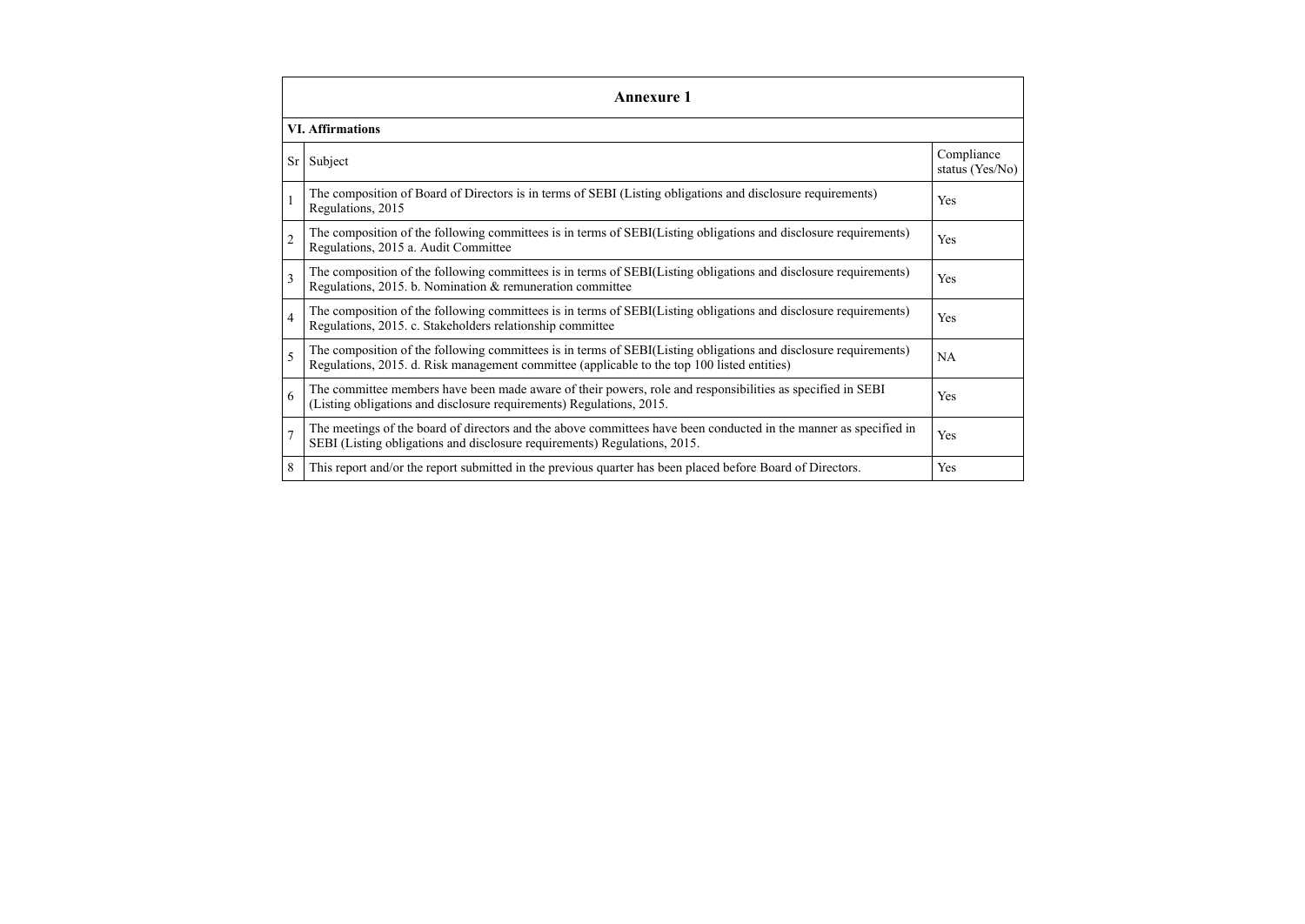|      | <b>Annexure 1</b> |                                          |  |  |
|------|-------------------|------------------------------------------|--|--|
| - Sr | Subject           | Compliance status                        |  |  |
|      | Name of signatory | Sukhvir                                  |  |  |
|      | Designation       | Company Secretary and Compliance Officer |  |  |